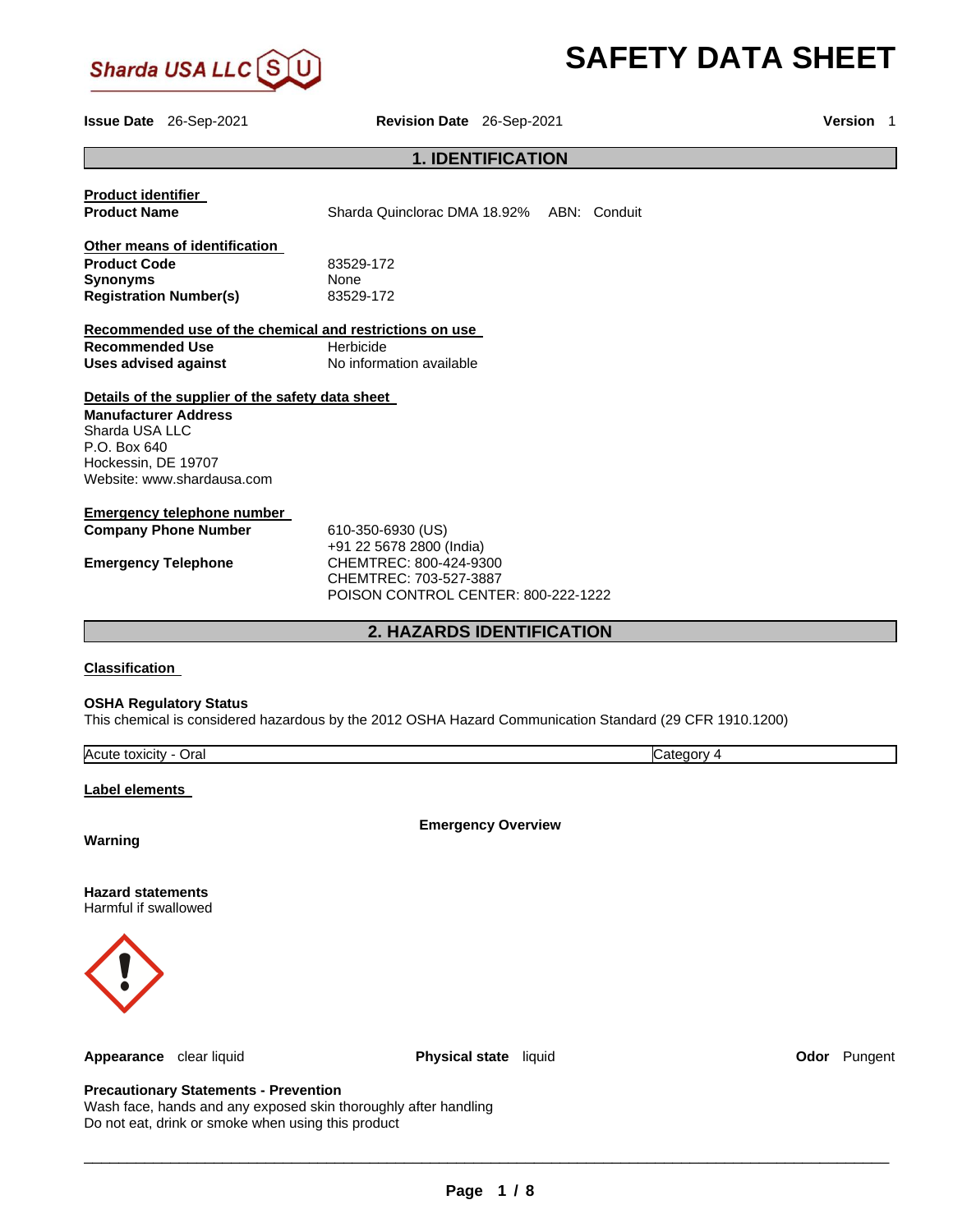# **Precautionary Statements - Response**

IF SWALLOWED: Call a POISON CENTER or doctor/physician if you feel unwell Rinse mouth

# **Precautionary Statements - Disposal**

Dispose of contents/container to an approved waste disposal plant

# **Hazards not otherwise classified (HNOC)**

Not applicable

## **Other Information**

Not applicable.

## **Unknown acute toxicity**

0% of the mixture consists of ingredient(s) of unknown toxicity

# **3. COMPOSITION/INFORMATION ON INGREDIENTS**

\_\_\_\_\_\_\_\_\_\_\_\_\_\_\_\_\_\_\_\_\_\_\_\_\_\_\_\_\_\_\_\_\_\_\_\_\_\_\_\_\_\_\_\_\_\_\_\_\_\_\_\_\_\_\_\_\_\_\_\_\_\_\_\_\_\_\_\_\_\_\_\_\_\_\_\_\_\_\_\_\_\_\_\_\_\_\_\_\_\_\_\_\_

#### **Substance**

Not applicable

#### **Mixture**

| <b>Chemical Name</b>        | <b>CAS No</b> | Weight-%  |
|-----------------------------|---------------|-----------|
| Ethylene glycol *           | 107-21-1      | $30 - 60$ |
| Other ingredients *         | Proprietary   | $15 - 40$ |
| quinclorac-dimethylammonium | 84087-48-9    | 18.92     |

\*The exact percentage (concentration) of composition has been withheld as a trade secret. If CAS number is "proprietary", the specific chemical identity and percentage of composition has been withheld as a trade secret.

# **4. FIRST AID MEASURES**

## **Description of first aid measures**

| <b>General advice</b>                                                      | Call a poison control center or doctor for treatment advice. Have the product containers or<br>label with you when calling a poison control center or doctor, or going for treatment.                                                                            |  |
|----------------------------------------------------------------------------|------------------------------------------------------------------------------------------------------------------------------------------------------------------------------------------------------------------------------------------------------------------|--|
| Eye contact                                                                | Rinse immediately with plenty of water, also under the eyelids, for at least 15 minutes.<br>Remove contact lenses, if present and easy to do. Continue rinsing. Call a poison control<br>center or doctor for treatment advice.                                  |  |
| <b>Skin contact</b>                                                        | Wash off immediately with soap and plenty of water while removing all contaminated<br>clothes and shoes. Wash contaminated clothing before reuse. If skin irritation persists, call<br>a physician. Call a poison control center or doctor for treatment advice. |  |
| <b>Inhalation</b>                                                          | Move victim to fresh air. If breathing is irregular or stopped, administer artificial respiration.<br>Call a physician or poison control center immediately. Call a poison control center or<br>doctor for treatment advice.                                     |  |
| <b>Ingestion</b>                                                           | Call a physician or poison control center immediately. Drink 1 or 2 glasses of water. Do not<br>induce vomiting without medical advice. Never give anything by mouth to an unconscious<br>person.                                                                |  |
| Self-protection of the first aider                                         | Ensure that medical personnel are aware of the material(s) involved and take precautions<br>to protect themselves.                                                                                                                                               |  |
| Most important symptoms and effects, both acute and delayed                |                                                                                                                                                                                                                                                                  |  |
| <b>Symptoms</b>                                                            | None known.                                                                                                                                                                                                                                                      |  |
| Indication of any immediate medical attention and special treatment needed |                                                                                                                                                                                                                                                                  |  |
| Note to physicians                                                         | Treat symptomatically.                                                                                                                                                                                                                                           |  |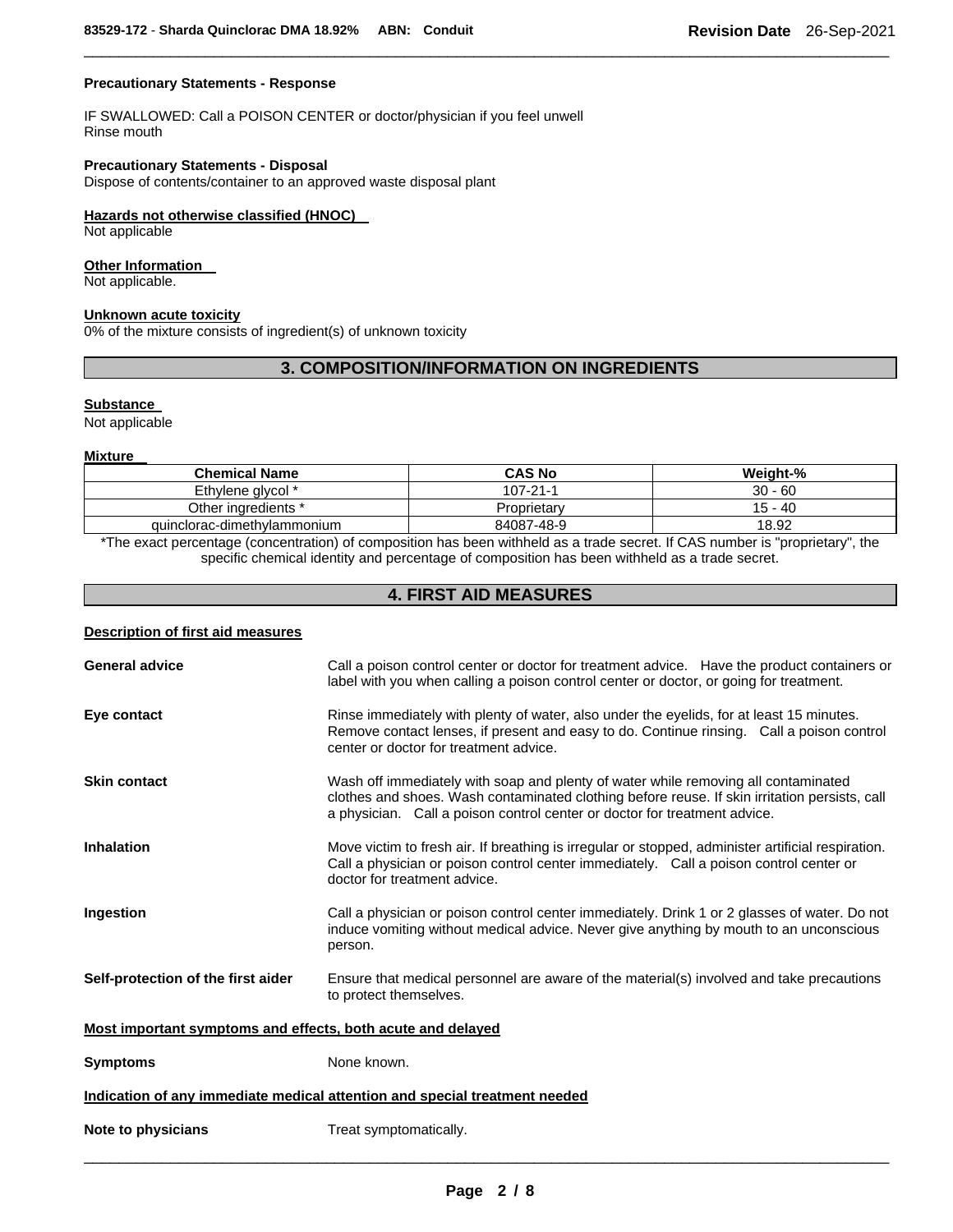# **5. FIRE-FIGHTING MEASURES**

\_\_\_\_\_\_\_\_\_\_\_\_\_\_\_\_\_\_\_\_\_\_\_\_\_\_\_\_\_\_\_\_\_\_\_\_\_\_\_\_\_\_\_\_\_\_\_\_\_\_\_\_\_\_\_\_\_\_\_\_\_\_\_\_\_\_\_\_\_\_\_\_\_\_\_\_\_\_\_\_\_\_\_\_\_\_\_\_\_\_\_\_\_

# **Suitable extinguishing media**

Dry chemical, CO2, water spray or regular foam. Move containers from fire area if you can do it without risk. Dike fire-control water for later disposal. Water spray, fog or regular foam.

**Unsuitable extinguishing media** None.

#### **Specific hazards arising from the chemical**

Thermal decomposition can lead to release of irritating and toxic gases and vapors.

**Hazardous combustion products** Carbon oxides. Nitrogen oxides (NOx). Hydrogen chloride.

**Explosion data Sensitivity to Mechanical Impact** None. **Sensitivity to Static Discharge** None.

## **Protective equipment and precautions for firefighters**

As in any fire, wear self-contained breathing apparatus pressure-demand, MSHA/NIOSH (approved or equivalent) and full protective gear. Cool containers / tanks with water spray.

# **6. ACCIDENTAL RELEASE MEASURES**

## **Personal precautions, protective equipment and emergency procedures**

| <b>Personal precautions</b>                          | Evacuate personnel to safe areas. Ensure adequate ventilation, especially in confined<br>areas. Use personal protective equipment as required. Keep people away from and upwind<br>of spill/leak. |  |
|------------------------------------------------------|---------------------------------------------------------------------------------------------------------------------------------------------------------------------------------------------------|--|
| For emergency responders                             | Use personal protection recommended in Section 8. Ventilate the area.                                                                                                                             |  |
| <b>Environmental precautions</b>                     |                                                                                                                                                                                                   |  |
| <b>Environmental precautions</b>                     | Prevent entry into waterways, sewers, basements or confined areas.                                                                                                                                |  |
| Methods and material for containment and cleaning up |                                                                                                                                                                                                   |  |
| <b>Methods for containment</b>                       | Prevent further leakage or spillage if safe to do so.                                                                                                                                             |  |
| Methods for cleaning up                              | Cover liquid spill with sand, earth or other non-combustible absorbent material. Sweep up<br>and shovel into suitable containers for disposal.                                                    |  |
| 7. HANDLING AND STORAGE                              |                                                                                                                                                                                                   |  |
| <b>Precautions for safe handling</b>                 |                                                                                                                                                                                                   |  |

**Advice on safe handling** Use personal protective equipment as required. Wash contaminated clothing before reuse. Do not eat, drink or smoke when using this product. Do not breathe dust/fume/gas/mist/vapors/spray. Avoid contact with skin, eyes or clothing.

## **Conditions for safe storage, including any incompatibilities**

| <b>Storage Conditions</b> | Keep container tightly closed in a dry and well-ventilated place. Keep out of the reach of<br>children. Keep away from food, drink and animal feeding stuffs. Keep in properly labeled<br>containers. |
|---------------------------|-------------------------------------------------------------------------------------------------------------------------------------------------------------------------------------------------------|
| Packaging materials       | Do not reuse container.                                                                                                                                                                               |
| Incompatible materials    | Strong oxidizing agents.                                                                                                                                                                              |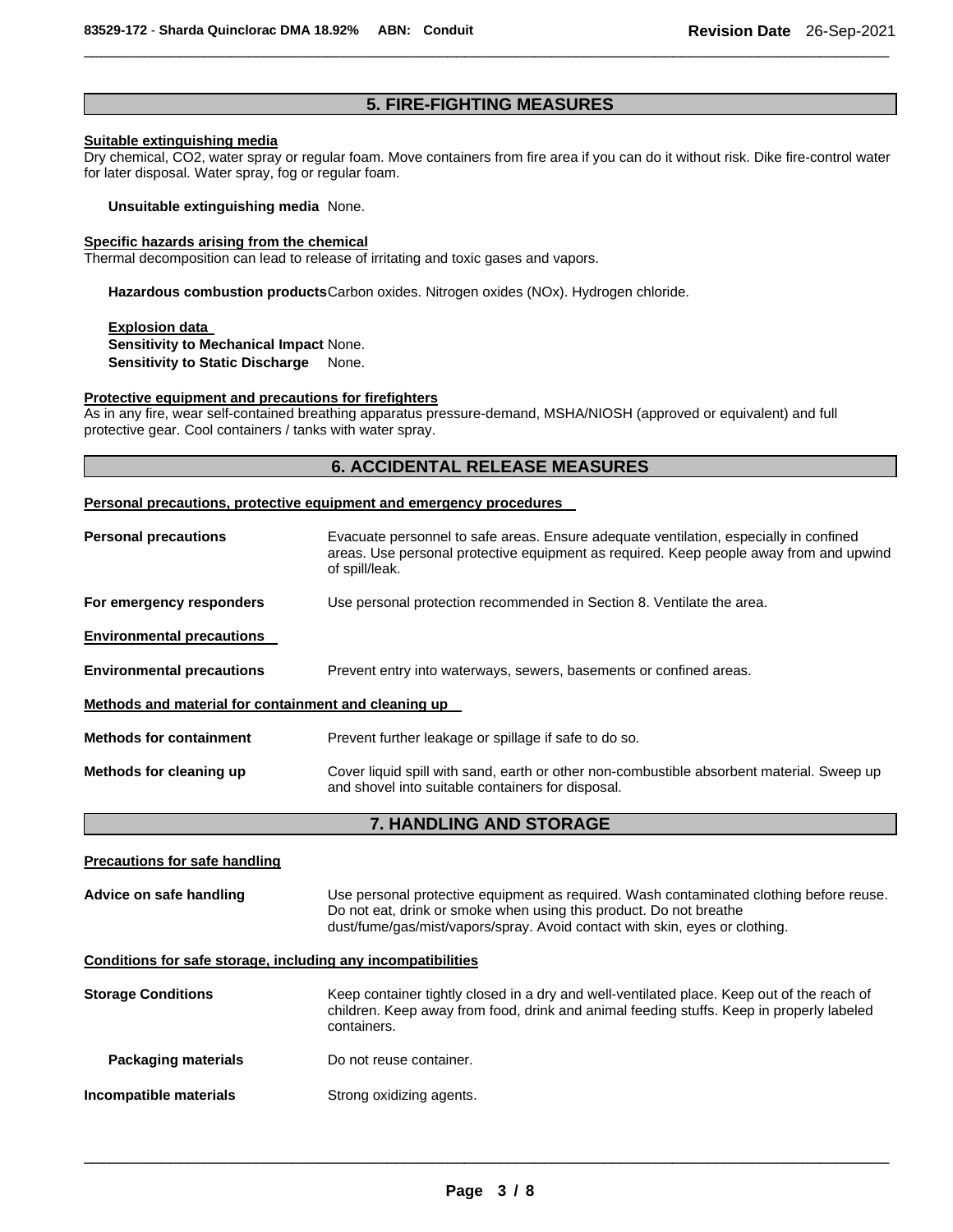# **8. EXPOSURE CONTROLS/PERSONAL PROTECTION**

\_\_\_\_\_\_\_\_\_\_\_\_\_\_\_\_\_\_\_\_\_\_\_\_\_\_\_\_\_\_\_\_\_\_\_\_\_\_\_\_\_\_\_\_\_\_\_\_\_\_\_\_\_\_\_\_\_\_\_\_\_\_\_\_\_\_\_\_\_\_\_\_\_\_\_\_\_\_\_\_\_\_\_\_\_\_\_\_\_\_\_\_\_

# **Control parameters**

# **Exposure Guidelines** .

| <b>Chemical Name</b>                                                         | <b>ACGIH TLV</b>                                              | <b>OSHA PEL</b>                                                                                                                                                                                                                                                                                                                                                                | <b>NIOSH REL/IDLH</b>                                                                     |  |
|------------------------------------------------------------------------------|---------------------------------------------------------------|--------------------------------------------------------------------------------------------------------------------------------------------------------------------------------------------------------------------------------------------------------------------------------------------------------------------------------------------------------------------------------|-------------------------------------------------------------------------------------------|--|
| Ethylene glycol<br>107-21-1                                                  | TWA: 25 ppm (vapor fraction)<br>STEL: 50 ppm (vapor fraction) |                                                                                                                                                                                                                                                                                                                                                                                |                                                                                           |  |
| Appropriate engineering controls                                             |                                                               |                                                                                                                                                                                                                                                                                                                                                                                |                                                                                           |  |
| <b>Engineering Controls</b>                                                  |                                                               | Ensure adequate ventilation, especially in confined areas. And. Showers. Eyewash<br>stations. Ventilation systems.                                                                                                                                                                                                                                                             |                                                                                           |  |
| <u>Individual protection measures, such as personal protective equipment</u> |                                                               |                                                                                                                                                                                                                                                                                                                                                                                |                                                                                           |  |
| <b>Eye/face protection</b>                                                   | Wear safety glasses with side shields (or goggles).           |                                                                                                                                                                                                                                                                                                                                                                                |                                                                                           |  |
| Skin and body protection                                                     | boots.                                                        | Wear suitable protective clothing. Wear protective butyl rubber gloves. Protective shoes or                                                                                                                                                                                                                                                                                    |                                                                                           |  |
| <b>Respiratory protection</b>                                                | regulations.                                                  | Ensure adequate ventilation, especially in confined areas. If exposure limits are exceeded<br>or irritation is experienced, NIOSH/MSHA approved respiratory protection should be worn.<br>Positive-pressure supplied air respirators may be required for high airborne contaminant<br>concentrations. Respiratory protection must be provided in accordance with current local |                                                                                           |  |
| <b>General Hygiene Considerations</b>                                        | clothing before reuse.                                        | When using do not eat, drink or smoke. Regular cleaning of equipment, work area and<br>after handling. Keep away from food, drink and animal feeding stuffs. Wash contaminated                                                                                                                                                                                                 | clothing is recommended. Avoid contact with skin, eyes or clothing. Wash hands thoroughly |  |

# **9. PHYSICAL AND CHEMICAL PROPERTIES**

# **Information on basic physical and chemical properties**

| <b>Physical state</b><br><b>Appearance</b><br>Color    | liquid<br>clear liquid<br>light yellow               | Odor<br><b>Odor threshold</b>      | Pungent<br>No information available |
|--------------------------------------------------------|------------------------------------------------------|------------------------------------|-------------------------------------|
| <b>Property</b><br>рH                                  | <b>Values</b><br>4.05                                | Remarks • Method<br>solution (1 %) |                                     |
| Melting point / freezing point                         | No information available                             |                                    |                                     |
| Boiling point / boiling range                          | No information available                             |                                    |                                     |
| <b>Flash point</b>                                     | 93 °C $/$<br>> 200<br>°F<br>$\geq$                   | Seta Closed Cup                    |                                     |
| <b>Evaporation rate</b>                                | No information available                             |                                    |                                     |
| <b>Flammability (solid, gas)</b>                       | No information available                             |                                    |                                     |
| <b>Flammability Limit in Air</b>                       |                                                      |                                    |                                     |
| <b>Upper flammability limit:</b>                       | No information available                             |                                    |                                     |
| Lower flammability limit:                              | No information available                             |                                    |                                     |
| Vapor pressure                                         | $\sim$ 0 mmHq                                        | @ 20 °C                            |                                     |
| Vapor density                                          | No information available                             |                                    |                                     |
| <b>Relative density</b>                                | 1.1462 g/mL                                          |                                    |                                     |
| <b>Water solubility</b>                                | Soluble in water                                     |                                    |                                     |
| Solubility in other solvents                           | No information available                             |                                    |                                     |
| <b>Partition coefficient</b>                           | No information available                             |                                    |                                     |
| <b>Autoignition temperature</b>                        | No information available                             |                                    |                                     |
| <b>Decomposition temperature</b>                       | No information available<br>No information available |                                    |                                     |
| <b>Kinematic viscosity</b><br><b>Dynamic viscosity</b> | No information available                             |                                    |                                     |
| <b>Explosive properties</b>                            | Not an explosive                                     |                                    |                                     |
| <b>Oxidizing properties</b>                            | Not applicable                                       |                                    |                                     |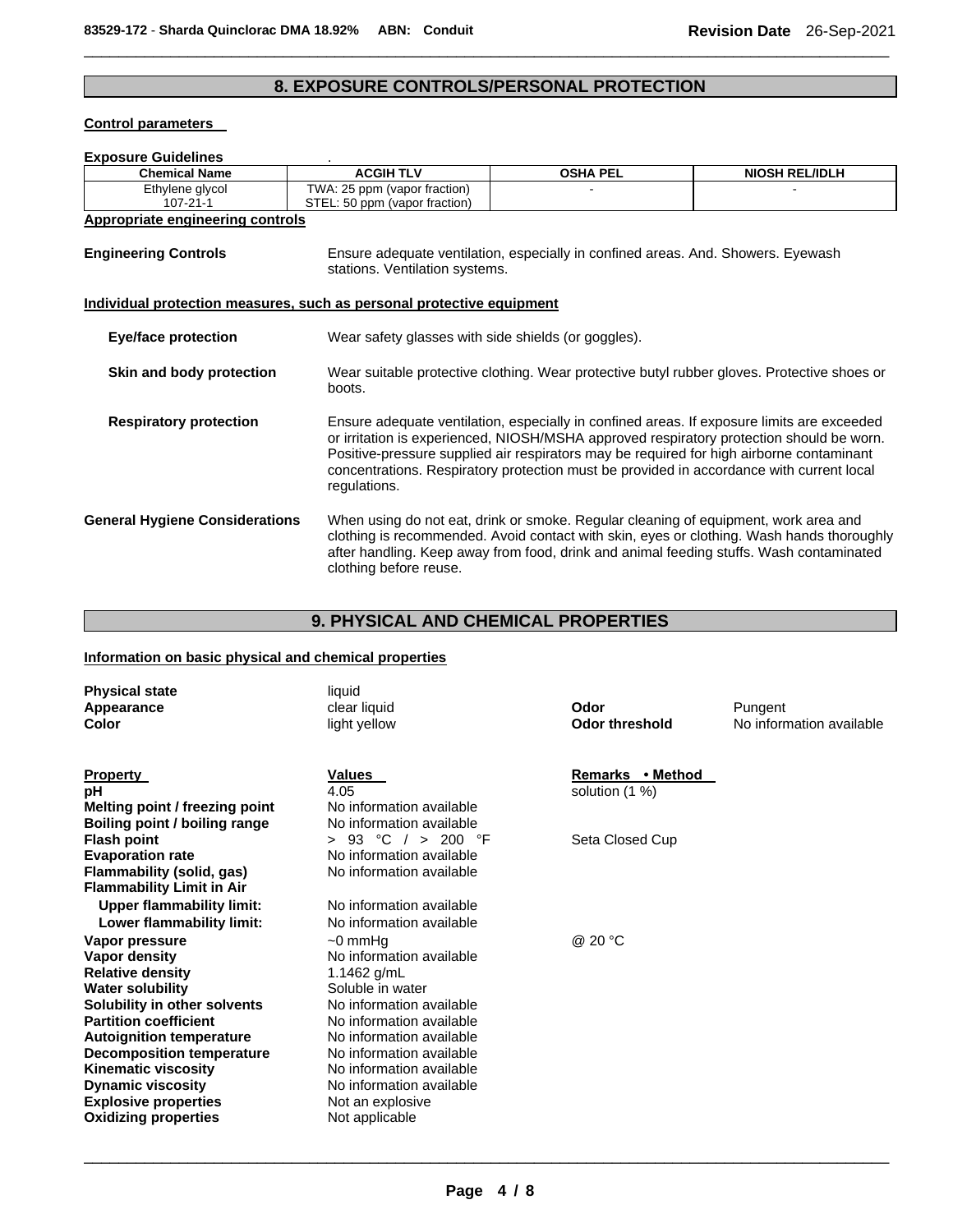#### **Other Information**

**Softening point** No information available **Molecular weight** No information available **VOC Content (%)** No information available **Density Density Density No information available Bulk density No information available No information available** 

# **10. STABILITY AND REACTIVITY**

\_\_\_\_\_\_\_\_\_\_\_\_\_\_\_\_\_\_\_\_\_\_\_\_\_\_\_\_\_\_\_\_\_\_\_\_\_\_\_\_\_\_\_\_\_\_\_\_\_\_\_\_\_\_\_\_\_\_\_\_\_\_\_\_\_\_\_\_\_\_\_\_\_\_\_\_\_\_\_\_\_\_\_\_\_\_\_\_\_\_\_\_\_

#### **Reactivity**  No data available

# **Chemical stability**

Stable under recommended storage conditions. **Possibility of Hazardous Reactions** None under normal processing. **Conditions to avoid** Elevated Temperature. Storage near to reactive materials. **Incompatible materials** Strong oxidizing agents. **Hazardous Decomposition Products**

Thermal decomposition can lead to release of irritating and toxic gases and vapors. Carbon oxides. Nitrogen oxides (NOx). Hydrogen chloride.

# **11. TOXICOLOGICAL INFORMATION**

#### **Information on likely routes of exposure Product Information**

| <b>Inhalation</b>   | Based on available data, the classification criteria are not met. |
|---------------------|-------------------------------------------------------------------|
| Eye contact         | Based on available data, the classification criteria are not met. |
| <b>Skin contact</b> | Based on available data, the classification criteria are not met. |
| Ingestion           | Harmful if swallowed.                                             |

| Chemical Name                     | Oral LD50             | Dermal LD50                                       | <b>Inhalation LC50</b> |
|-----------------------------------|-----------------------|---------------------------------------------------|------------------------|
| Ethylene glycol<br>$107 - 21 - 1$ | (Rat)<br>= 4700 mg/kg | $= 10600$ mg/kg (Rat) = 9530<br>(Rabbit)<br>uL/ka |                        |
| Other ingredients                 | (Rat ˈ<br>> 90 mL/kg  |                                                   |                        |

## **Information on toxicological effects**

**Symptoms** No information available.

# **Delayed and immediate effects as well as chronic effects from short and long-term exposure**

| <b>Sensitization</b>            | Based on available data, the classification criteria are not met. |
|---------------------------------|-------------------------------------------------------------------|
| Germ cell mutagenicity          | Based on available data, the classification criteria are not met. |
| Carcinogenicity                 | Based on available data, the classification criteria are not met. |
| <b>Reproductive toxicity</b>    | Based on available data, the classification criteria are not met. |
| <b>STOT - single exposure</b>   | Based on available data, the classification criteria are not met. |
| <b>STOT - repeated exposure</b> | Based on available data, the classification criteria are not met. |
| <b>Target Organ Effects</b>     | Central nervous system, Eyes, Respiratory system, Skin.           |
| <b>Aspiration hazard</b>        | Based on available data, the classification criteria are not met. |

**Numerical measures of toxicity - Product Information** 

**The following values are calculated based on chapter 3.1 of the GHS document** . **ATEmix (oral)** 811.00 mg/kg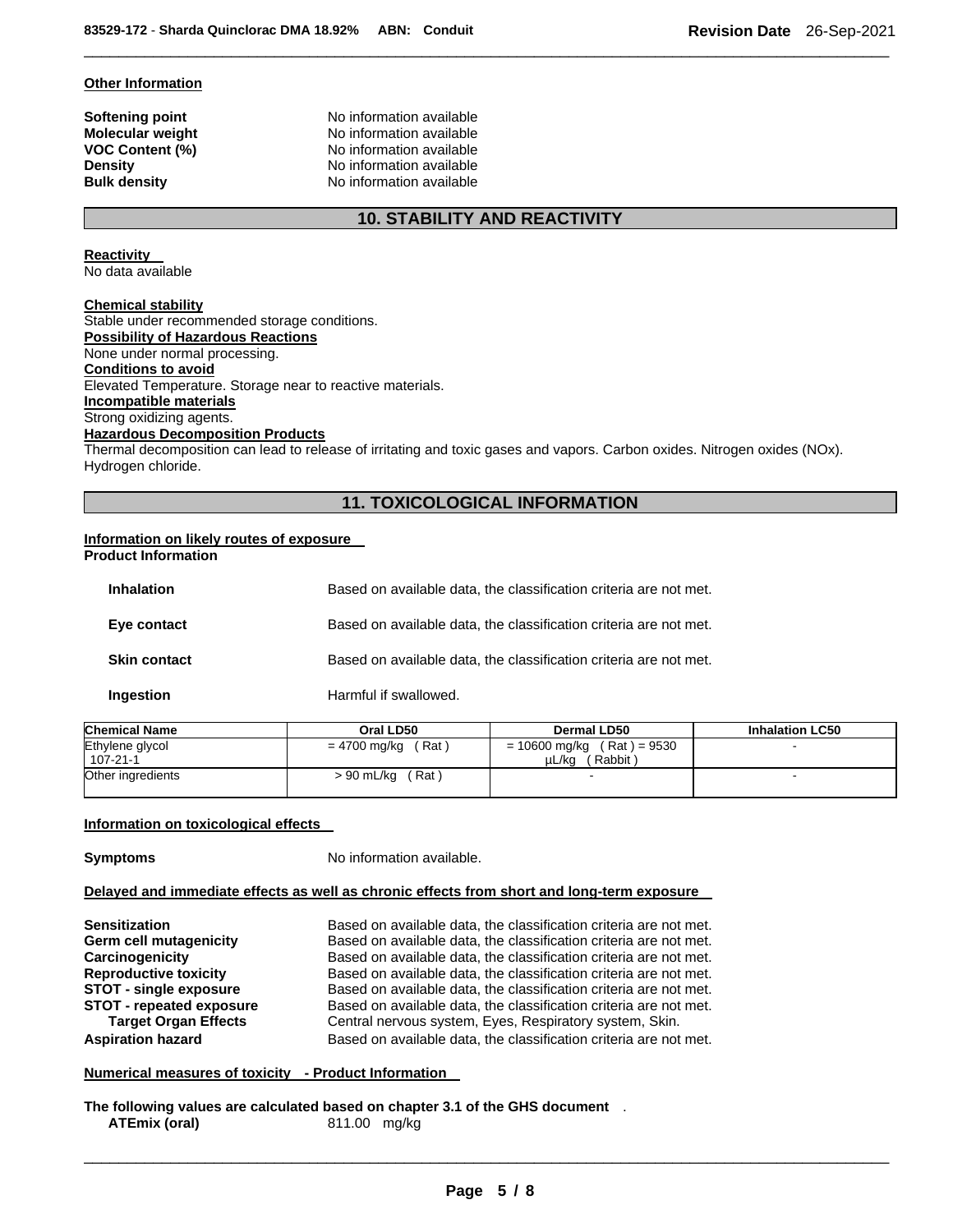# **12. ECOLOGICAL INFORMATION**

\_\_\_\_\_\_\_\_\_\_\_\_\_\_\_\_\_\_\_\_\_\_\_\_\_\_\_\_\_\_\_\_\_\_\_\_\_\_\_\_\_\_\_\_\_\_\_\_\_\_\_\_\_\_\_\_\_\_\_\_\_\_\_\_\_\_\_\_\_\_\_\_\_\_\_\_\_\_\_\_\_\_\_\_\_\_\_\_\_\_\_\_\_

# **Ecotoxicity**

None known

| <b>Chemical Name</b> | Algae/aguatic plants            | <b>Fish</b>                          | <b>Crustacea</b>               |
|----------------------|---------------------------------|--------------------------------------|--------------------------------|
| Ethylene glycol      | 6500 - 13000: 96 h              | 41000: 96 h Oncorhynchus mykiss      | 46300: 48 h Daphnia magna mg/L |
| $107 - 21 - 1$       | Pseudokirchneriella subcapitata | mg/L LC50 14 - 18: 96 h              | EC50                           |
|                      | mg/L EC50                       | Oncorhynchus mykiss mL/L LC50        |                                |
|                      |                                 | static 40000 - 60000: 96 h           |                                |
|                      |                                 | Pimephales promelas mg/L LC50        |                                |
|                      |                                 | static 27540: 96 h Lepomis           |                                |
|                      |                                 | macrochirus mg/L LC50 static         |                                |
|                      |                                 | 40761: 96 h Oncorhynchus mykiss      |                                |
|                      |                                 | mg/L LC50 static 16000: 96 h         |                                |
|                      |                                 | Poecilia reticulata mg/L LC50 static |                                |

# **Persistence and degradability**

Not readily biodegradable.

# **Bioaccumulation**

Not likely to bioaccumulate.

| <b>Chemical Name</b> | <b>Partition coefficient</b> |
|----------------------|------------------------------|
| Ethylene glycol      | 1.93<br>. .                  |
| 107-21-1             |                              |

#### **Other adverse effects**

This mixture contains no substance considered to be persistent, bioaccumulating nor toxic (PBT)

| <b>13. DISPOSAL CONSIDERATIONS</b>                   |                                                                                                                                                                                                                                                                                                       |  |
|------------------------------------------------------|-------------------------------------------------------------------------------------------------------------------------------------------------------------------------------------------------------------------------------------------------------------------------------------------------------|--|
| Waste treatment methods<br><b>Disposal of wastes</b> | Disposal should be in accordance with applicable regional, national and local laws and<br>regulations. Contact your State Pesticide or Environmental Control Agency, or the<br>Hazardous Waste Representative at the nearest EPA Regional Office for guidance on<br>proper disposal of waste product. |  |
| <b>Contaminated packaging</b>                        | Disposal should be in accordance with applicable regional, national and local laws and<br>regulations. Consult product label for additional information. Do not reuse container.                                                                                                                      |  |

# **14. TRANSPORT INFORMATION**

| <b>DOT</b>  | Not regulated |
|-------------|---------------|
| <b>TDG</b>  | Not regulated |
| <b>IATA</b> | Not regulated |
| <b>IMDG</b> | Not regulated |

# **15. REGULATORY INFORMATION**

| <b>International Inventories</b> |          |
|----------------------------------|----------|
| TSCA                             | Complies |
| <b>DSL/NDSL</b>                  | Complies |
| <b>EINECS/ELINCS</b>             | Complies |
| IECSC                            | Complies |
| KECL                             | Complies |
| <b>PICCS</b>                     | Complies |
| AICS                             | Complies |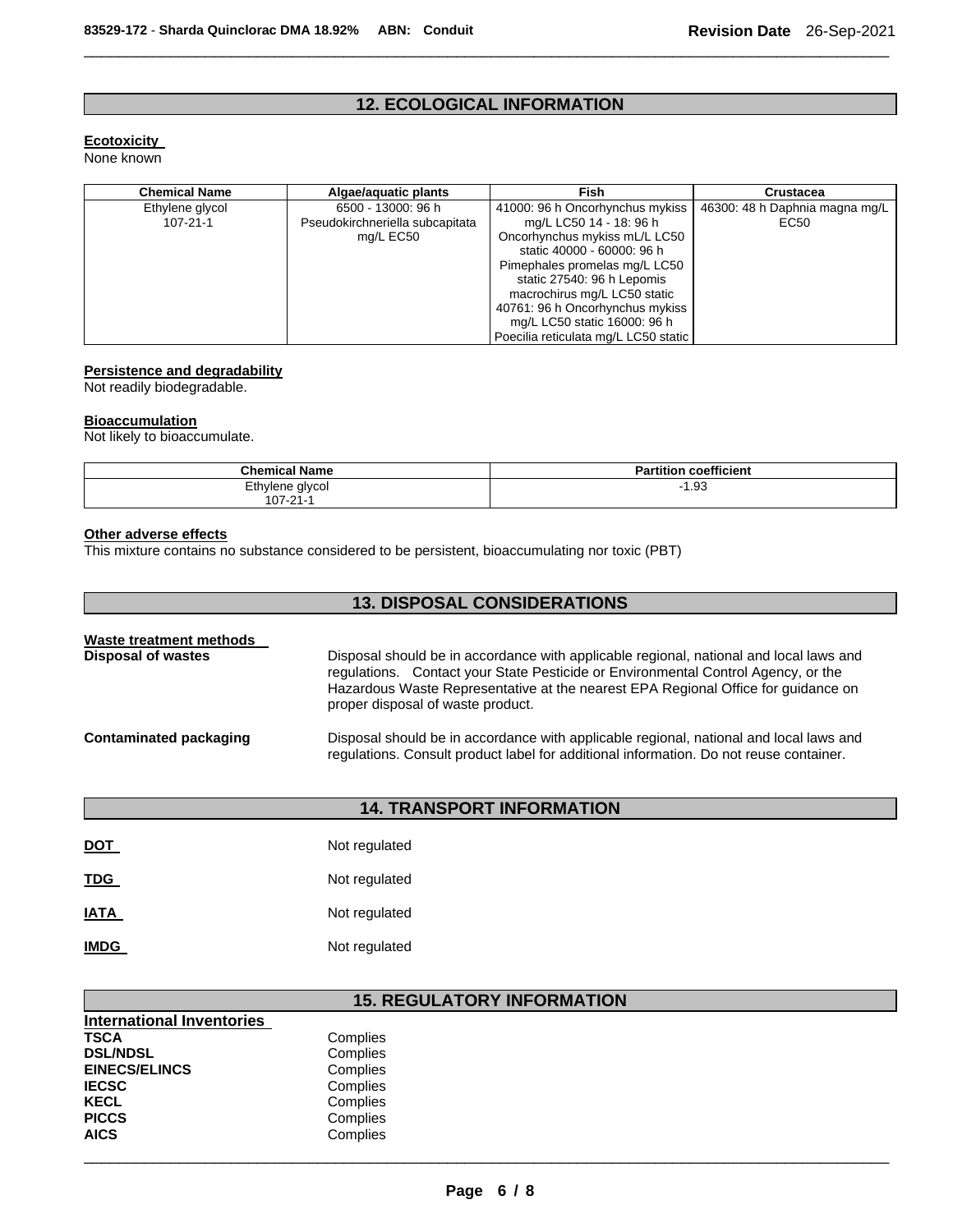## **Legend:**

**TSCA** - United States Toxic Substances Control Act Section 8(b) Inventory **DSL/NDSL** - Canadian Domestic Substances List/Non-Domestic Substances List **EINECS/ELINCS** - European Inventory of Existing Chemical Substances/European List of Notified Chemical Substances **ENCS** - Japan Existing and New Chemical Substances **IECSC** - China Inventory of Existing Chemical Substances **KECL** - Korean Existing and Evaluated Chemical Substances **PICCS** - Philippines Inventory of Chemicals and Chemical Substances

**AICS** - Australian Inventory of Chemical Substances

# **US Federal Regulations**

# **SARA 313**

Section 313 of Title III of the Superfund Amendments and Reauthorization Act of 1986 (SARA). This product contains a chemical or chemicals which are subject to the reporting requirements of the Act and Title 40 of the Code of Federal Regulations, Part 372

\_\_\_\_\_\_\_\_\_\_\_\_\_\_\_\_\_\_\_\_\_\_\_\_\_\_\_\_\_\_\_\_\_\_\_\_\_\_\_\_\_\_\_\_\_\_\_\_\_\_\_\_\_\_\_\_\_\_\_\_\_\_\_\_\_\_\_\_\_\_\_\_\_\_\_\_\_\_\_\_\_\_\_\_\_\_\_\_\_\_\_\_\_

| Chemical<br>. .<br>Name              | <b>SARA</b><br>%<br><b>242</b><br>Values<br><b>Threshold</b> |
|--------------------------------------|--------------------------------------------------------------|
| Ethylene<br>$107 - 21 - 1$<br>alvcol | <b></b> U                                                    |

## **SARA 311/312 Hazard Categories**

| Acute health hazard               | Yes. |
|-----------------------------------|------|
| <b>Chronic Health Hazard</b>      | No.  |
| Fire hazard                       | No.  |
| Sudden release of pressure hazard | No.  |
| <b>Reactive Hazard</b>            | N٥   |

## **CWA (Clean Water Act)**

This product does not contain any substances regulated as pollutants pursuant to the Clean Water Act (40 CFR 122.21 and 40 CFR 122.42)

## **CERCLA**

This material, as supplied, contains one or more substances regulated as a hazardous substance under the Comprehensive Environmental Response Compensation and Liability Act (CERCLA) (40 CFR 302)

| <b>Chemical Name</b> | Hazardous Substances RQs | <b>CERCLA/SARA RQ</b> | <b>Reportable Quantity (RQ)</b> |
|----------------------|--------------------------|-----------------------|---------------------------------|
| Ethylene glycol      | 5000 lb                  |                       | RQ 5000 lb final RQ             |
| 107-21-1             |                          |                       | RQ 2270 kg final RQ             |

## **US State Regulations**

## **California Proposition 65**

This product does not contain any Proposition 65 chemicals

# **U.S. State Right-to-Know Regulations**

| <b>Chemical Name</b>              | <b>New Jersey</b> | <b>Massachusetts</b> | Pennsylvania |
|-----------------------------------|-------------------|----------------------|--------------|
| Ethylene glycol<br>$107 - 21 - 1$ |                   |                      |              |
| Other ingredients                 |                   |                      |              |

## **U.S. EPA Label Information**

**EPA Pesticide Registration Number** 83529-172

## **EPA Statement**

This chemical is a pesticide product registered by the Environmental Protection Agency and is subject to certain labeling requirements under federal pesticide law. These requirements differ from the classification criteria and hazard information required for safety data sheets, and for workplace labels of non-pesticide chemicals. Following is the hazard information as required on the pesticide label:

# **Difference between SDS and EPA Pesticide label**

Harmful if swallowed. Wash hands thoroughly with soap and water after handling and before eating, drinking, chewing gum, using tobacco, or using the toilet.